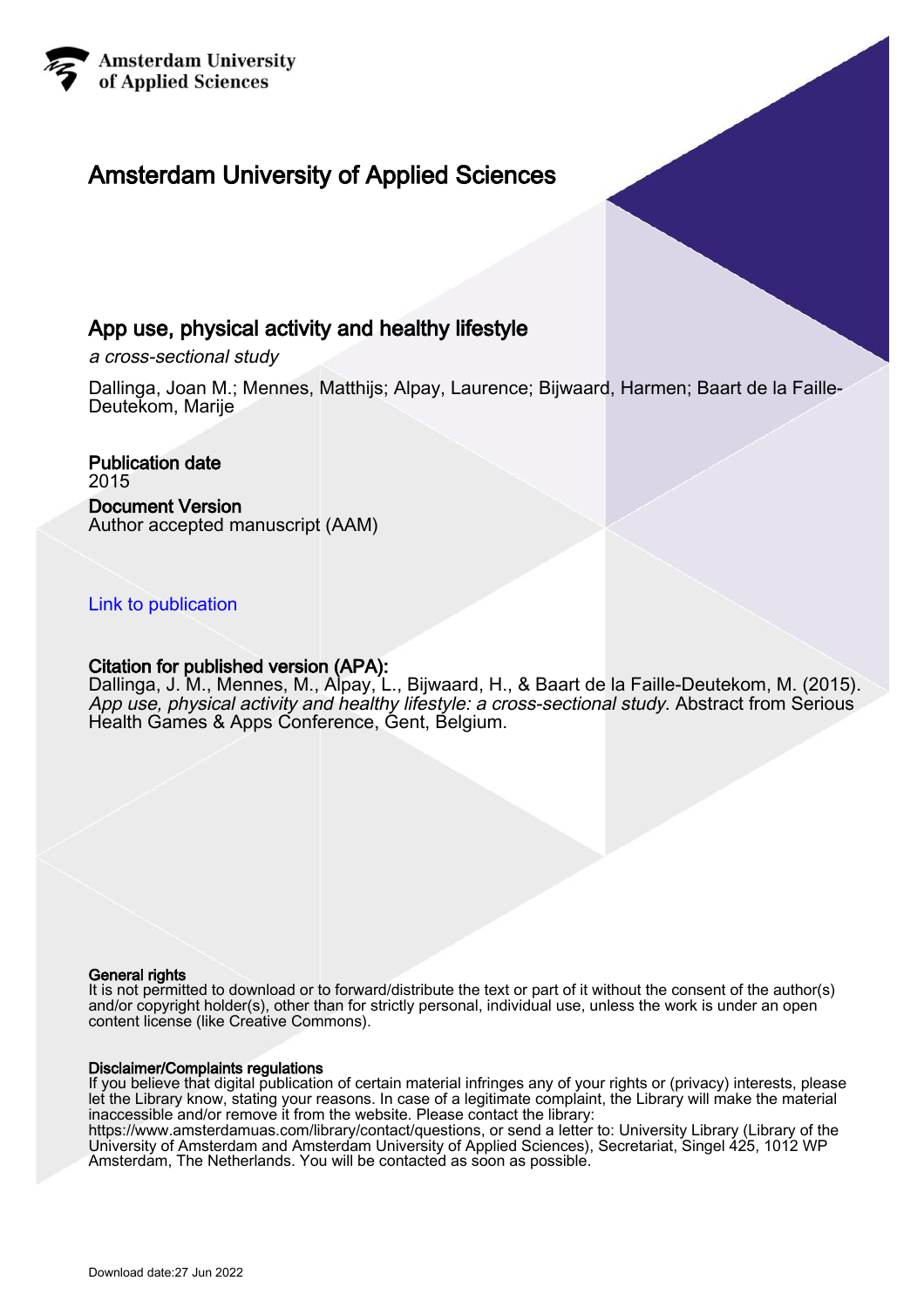# COMMIT/

**Abstract for the Serious Health Games and Apps Conference in Gent, Belgium, Dec 1 2015**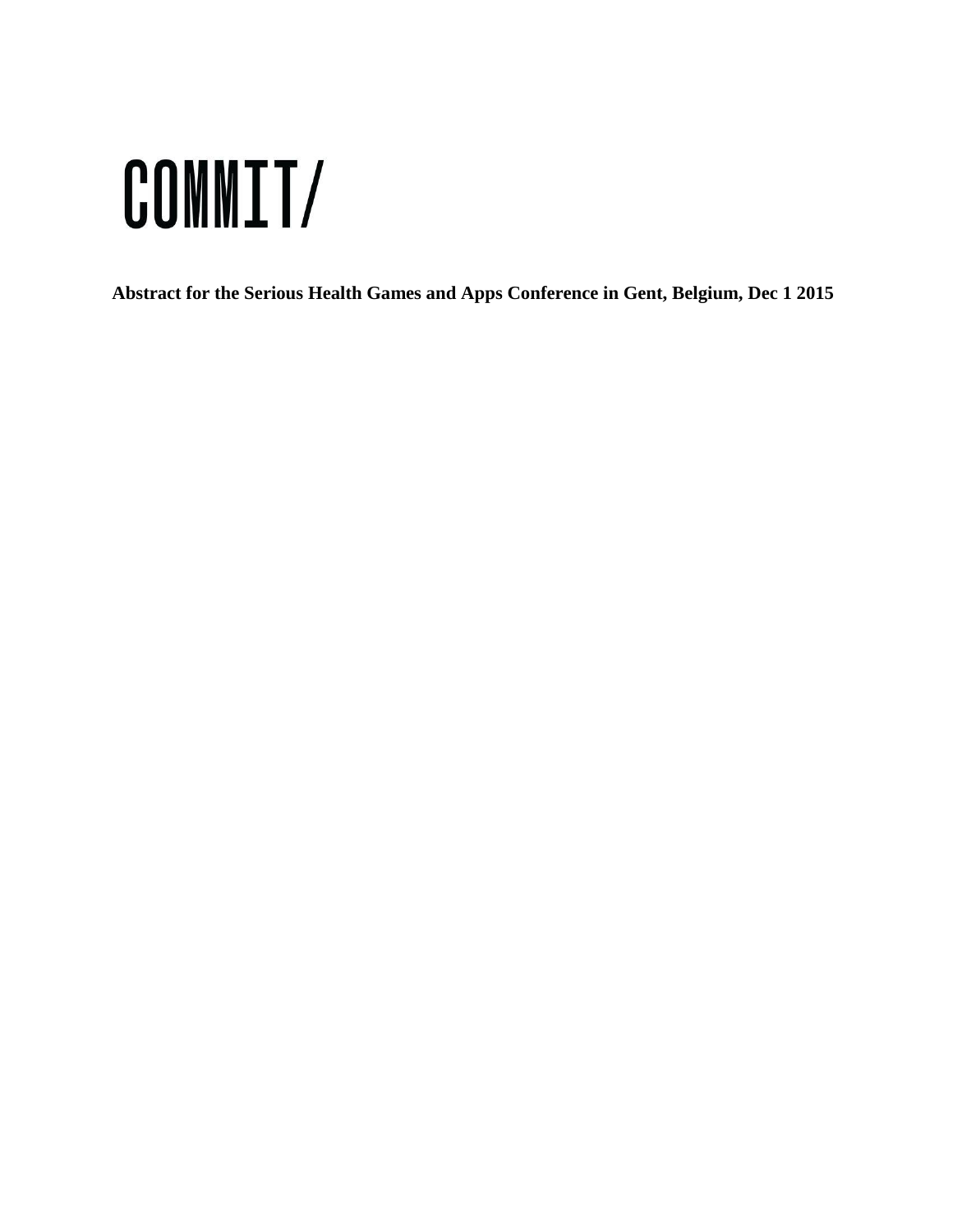## **App use, physical activity and healthy lifestyle: a cross sectional study**

Joan M. Dallinga<sup>1,2</sup>, Matthijs Mennes<sup>1</sup>, Laurence Alpay<sup>2</sup>, Harmen Bijwaard<sup>2</sup> and Marije Baart de la Faille-Deutekom<sup>1,2</sup>

<sup>1</sup> School of Sports and Nutrition, Amsterdam University of Applied Sciences, Dr. Meurerlaan 8, 1067 SM Amsterdam, The Netherlands <sup>2</sup> Faculty of Health, Sports and Social Work, Inholland University of Applied Sciences, Bijdorplaan 15, 2015 CE Haarlem, The Netherlands

Purpose: Physical inactivity is a growing public health concern. There is need for innovative ways to promote physical activity and a healthy lifestyle. Use of mobile applications (apps) may be a powerful tool to encourage physical activity and a healthy lifestyle. For instance, apps may be used in the preparation of a running event. However, there is little evidence for the relationship between app use and change in physical activity and health in recreational runners. The aim of this study was to determine the relationship between the use of apps and changes in physical activity, health and lifestyle behavior, and self-image of short and long distance runners.

Methods: A cross sectional study was designed. A random selection of 15,000 runners (of 54,000 participants) of a 16 and 6.4km recreational run (Dam tot Damloop) in the Netherlands was invited to participate in an online survey two days after the run. Anthropometrics, app use, activity level, preparation for running event, running physical activity (RPA), health and lifestyle, and self-image were addressed. A chi-squared test was conducted to analyze differences between app users and non-app users in baseline characteristics as well as in RPA, healthy lifestyle and perceived health. In addition, a multivariate logistic regression analysis was performed to determine if app use could predict RPA, perceived health and lifestyle, and selfimage. We controlled for age, gender, BMI, kilometers per week before preparation and exercise frequency in last year.

Results: Of the 15,000 invited runners, 28% responded. More app users were female (16km: p=0.027; 6.4km: p=0.002), app users were significantly younger compared to non-app users (16km: p<0.001; 6.4km: p<0.001) and trained less often (16km: p<0.001; 6.4km: p=0.015). In the 6.4km runners, app users were more often overweight ( $p=0.024$ ). It seemed that app users trained fewer kilometers before they had started the preparation for the running event, compared to non-app users (16km:  $p<0.001$ ; 6.4km:  $p=0.003$ ). For the 16km, there were more app users who trained 12 weeks or more and who did not schedule a specific training period for this event compared to non-app users ( $p<0.001$ ). For the 6.4km, app users trained more often 6-11 weeks and 12 weeks or more compared to non-app users, whereas non-app users more often did not train or trained barely compared to app users  $(p<0.001)$ .

For both distances, app use was positively related to RPA and feeling healthier ( $p<0.05$ ). Also, app use was positively related to feeling better about themselves, feeling like an athlete, motivating others to participate in running, and losing weight (p<0.01). Furthermore, for 16km runners app use was positively related to eating healthier, feeling more energetic and reporting a higher chance to maintain sport behavior  $(p<0.05)$ .